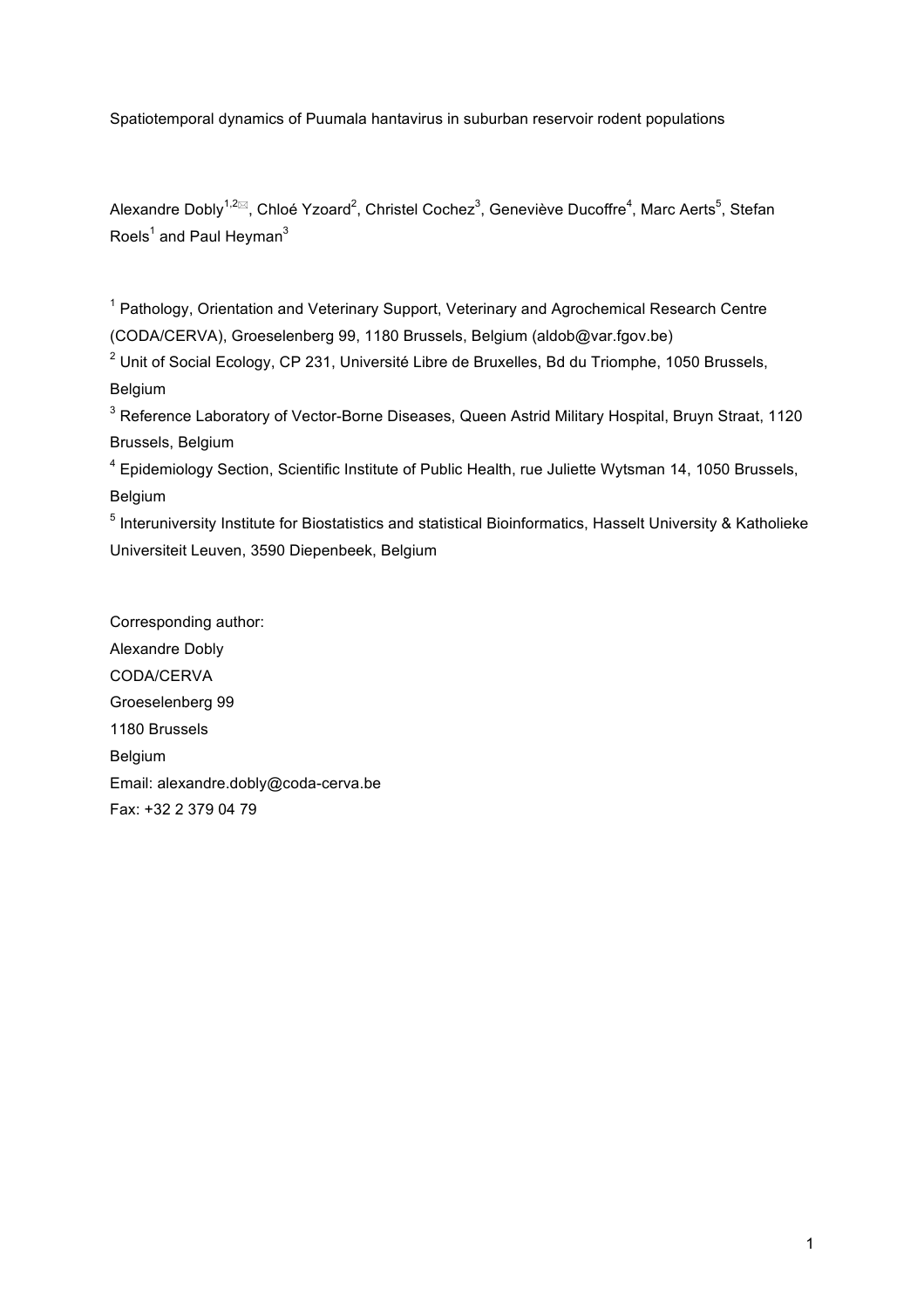### Abstract

The transmission of pathogens to susceptible hosts is dependent on the vector population dynamics. In Europe, bank voles (*Myodes glareolus*) carry Puumala hantavirus, which causes nephropathia epidemica (NE) in humans. Fluctuations in bank vole populations and epidemics in humans are correlated but the main factors influencing this relationship remain unclear. In Belgium, more NE cases are reported in spring than in autumn. There is also a higher incidence of human infections during years of large vole populations. This study aimed to better understand the link between virus prevalence in the vector, vole demography, habitat quality and human infections. Three rodent populations in different habitats bordering Brussels city, Belgium, were studied for two years. The seroprevalence in voles was influenced first by season (higher in spring), then by vole density, vole weight (a proxy for age) and capture site but not by year or sex. Moreover, voles with large maximal distance between two captures had a high probability for Puumala seropositivity. Additionally, the local vole density showed similar temporal variations than the number of NE cases in Belgium. These results showed that, while season was the main factor influencing vole seroprevalence, it was not sufficient to explain human risks. Indeed vole density and weight (as well as the local habitat) were essential to understand the interactions in this host-pathogen dynamics. This can in turn be of importance for assessing the human risks.

#### Keywords

Multi-annual cycles, Density-dependence, Epidemiology, Hemorrhagic Fever with Renal Syndrome, Arvicolinae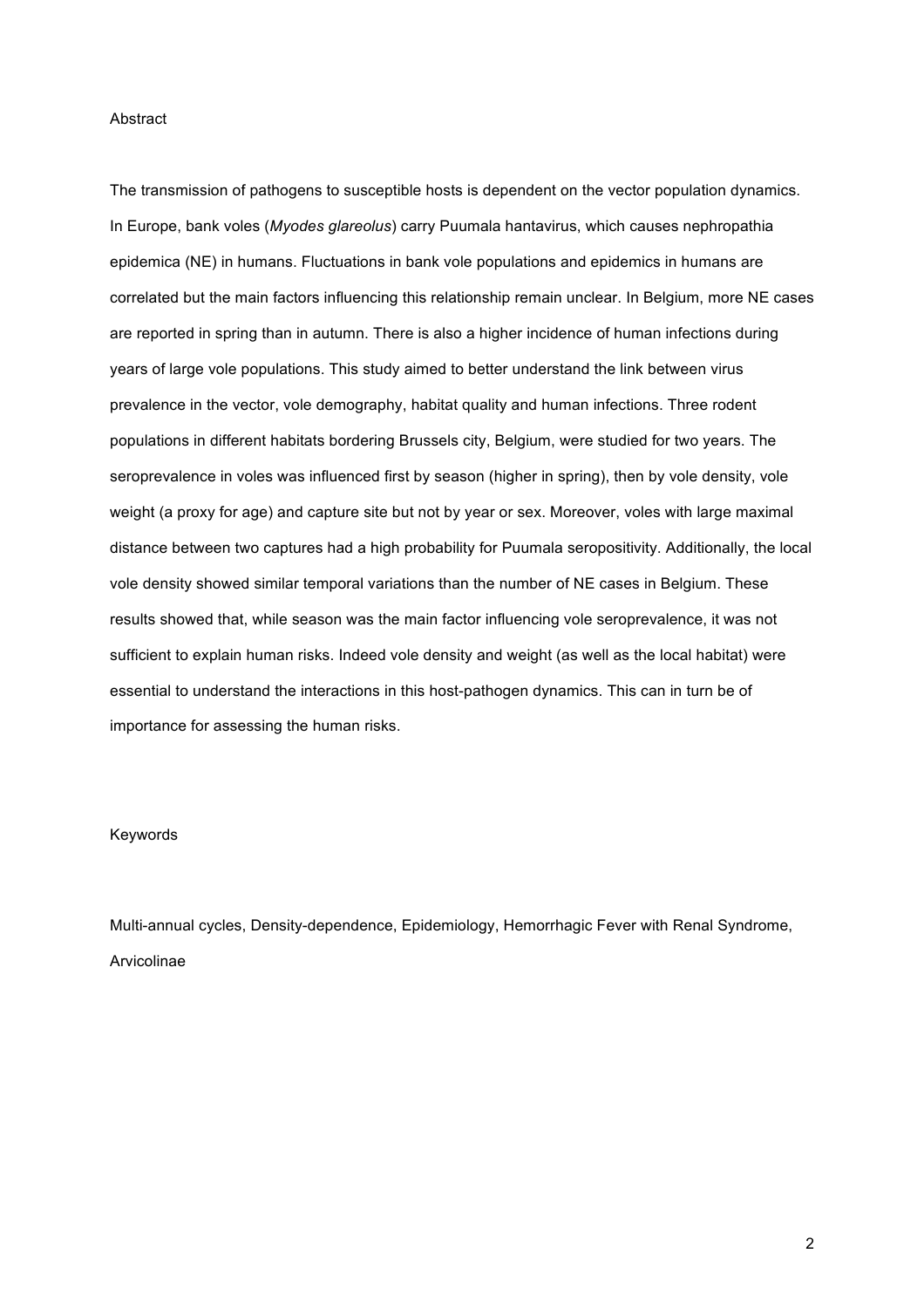#### Introduction

Hantaviruses (family *Bunyaviridae*) are emerging rodent-borne pathogens that circulate worldwide. They are mainly carried by rodents (Muridae and Cricetidae) and by insectivores (Arai et al. 2007). Remarkably each hantavirus is associated with a (very few) distinct rodent species (Plyusnin et al. 1996). The transmission of hantavirus to non-host rodents is nevertheless documented (Klingström et al. 2002) but host specificity merits further investigation, especially among wild sympatric rodents (e.g. Plyusnina et al. 2011).

Some reservoir and/or vector rodents represent very interesting systems to study because they show multi-annual population cycles which have a complex impact on the quantity of circulating pathogens (Davis et al. 2005; Sauvage et al. 2003). Such population fluctuations are believed to be induced by several factors: climate, weather, food, probably predators, but also infectious agents (Cavanagh et al. 2004; Oli 2003; Stenseth et al. 2003). The effect of hantavirus on such demographic fluctuations is perhaps limited as few detrimental effects were described in the vector species. In the natural reservoirs, hantaviruses establish a life-long, chronic infection, and the host develops a strong neutralizing antibody response against the virus (Chu et al. 1994).

However, in humans, hantaviruses are the etiologic agents of hemorrhagic fever with renal syndrome (HFRS) in Europe and Asia, and of hantavirus pulmonary syndrome (HPS) in the Americas (Peters & Khan 2002). At least 15 of the 35 described hantavirus serotypes are human pathogens (five of them cause HFRS). Worldwide, about 150,000 cases of hantavirus infection are reported annually, mainly in Asia (Vapalahti et al. 2003). Humans are infected by inhalation of aerosols contaminated with excreta from infected rodents. HFRS symptoms include fever, abdominal and back pain as well as renal dysfunction, sometimes with hemorrhagic manifestations (Vapalahti et al. 2003).

In most of Europe, Puumala hantavirus (PUUV), carried by bank voles, *Myodes* (earlier,

*Clethrionomys*) *glareolus*, causes a milder form of HFRS known as nephropathia epidemica (NE). This disease is rarely lethal (less than 0.5% of the cases) but may require an average hospital stay of eight days (Paakkala et al. 2004). NE shows multi-annual epidemics in the human population, which are linked to fluctuations in bank vole population density (Schwarz et al. 2009; Tersago et al. 2011; Vapalahti et al. 2003). Until recently such PUUV epidemics in Western Europe showed multi-annual cycles with peaks every three years (Heyman et al. 2001; Sauvage et al. 2003). Since 2001, the peak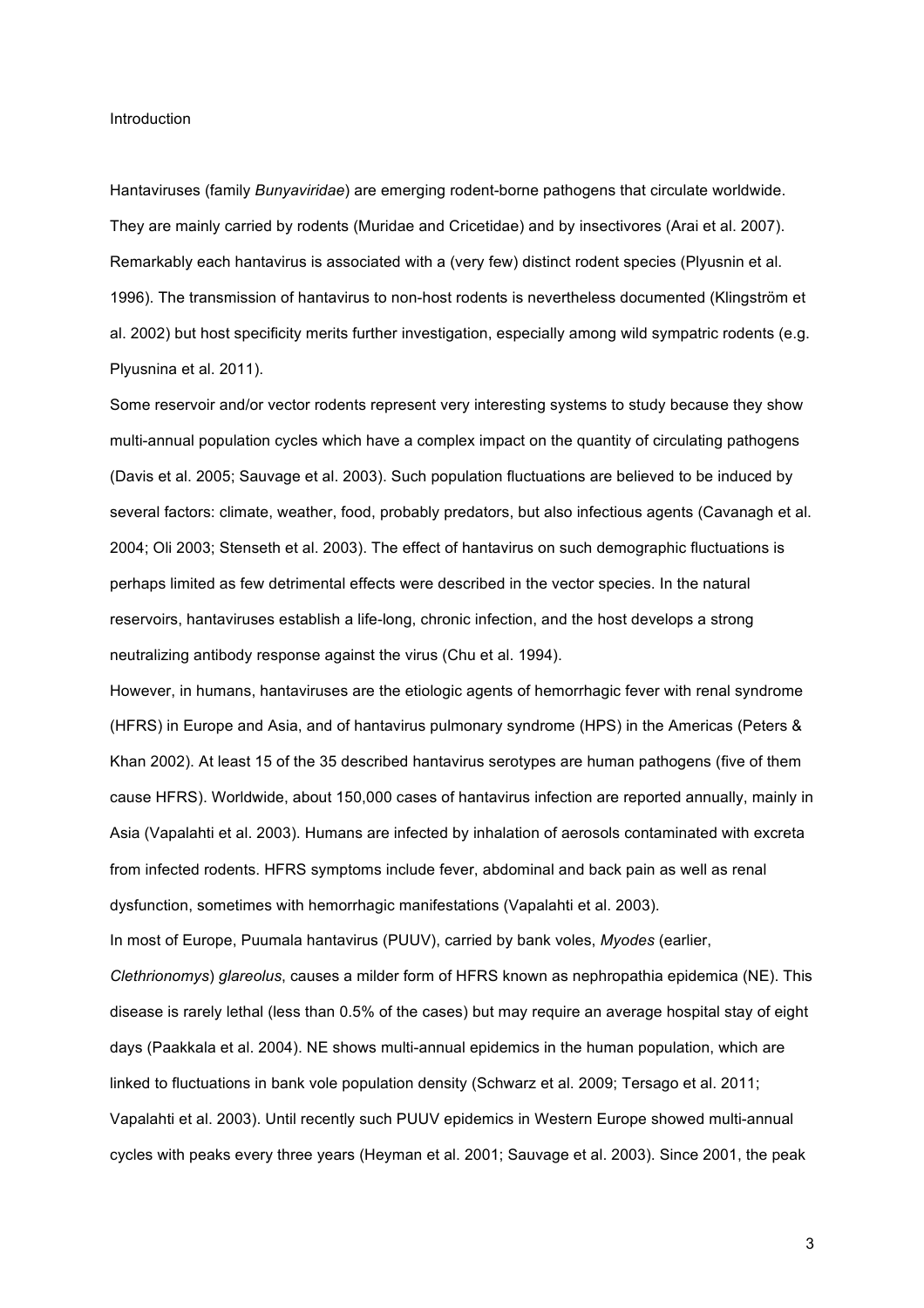frequency changed to every two years (Heyman et al. 2007). This change is associated with an increasing morbidity of PUUV infection in humans with some unexpected sudden rises (Faber et al. 2011).

Season has also an impact on the relationship between vole presence and the number of NE cases. In northern Europe, more infections are recorded in autumn and winter (Olsson et al. 2003) while in Belgium spring is the peak season (Vapalahti et al. 2003). In Belgium, the NE seasonality could be partly due to an increase in human outdoor activities during springtime but the vole population fluctuations could also play an important role. Indeed bank voles overwinter in mixed-sex groups before dispersing in spring as old individuals (Ylönen and Viitala 1991). Within these groups, the virus is very efficiently transmitted by social interactions (biting and grooming, Escutenaire et al. 2002) but also indirectly by inhalation of virions excreted in infectious saliva, urine or feces. Indeed under adequate conditions PUUV can survive for up to two weeks outside their host (Kallio et al. 2006). Therefore the old bank voles dispersing in spring probably show a high seroprevalence (Escutenaire et al. 2000) and could be critical in the dynamics of PUUV infections in humans.

A second important within-population factor is the different infection probability in female, male and juvenile bank voles. During the reproductive season, adult females are territorial and aggressive but seem to show a lower seroprevalence than males (Escutenaire et al. 2002), which have large home ranges that partially cover several female territories (Bujalska & Grüm 1989). The maternal antibodies protect the juveniles from PUUV infection for up to 80 days. Therefore, during the reproductive season, males should probably show a higher seroprevalence than females while juveniles should have a very low PUUV infection rate. This can have significant effects on the dynamics of the infection (Kallio et al. 2006).

Most PUUV studies were carried out on remote rodent populations (Kallio et al. 2007; Sauvage et al. 2002; Tersago et al. 2008, 2011). This paper reports the monitoring of PUUV seroprevalence in suburban populations, which are probably limited in emigration by a highly fragmented and disturbed habitat. The populations were located at close range of heavy human presence, namely the city of Brussels (1.2 x 10 $^6$  inhabitants). Temporal and spatial dynamics of rodent and virus populations were analyzed to improve the understanding of their impact on human infection risk. For that purpose, factors that could influence PUUV seroprevalence in voles were analyzed: year, season, capture site, vole density, vole age (estimated from weight), vole sex and vole home range size. Two main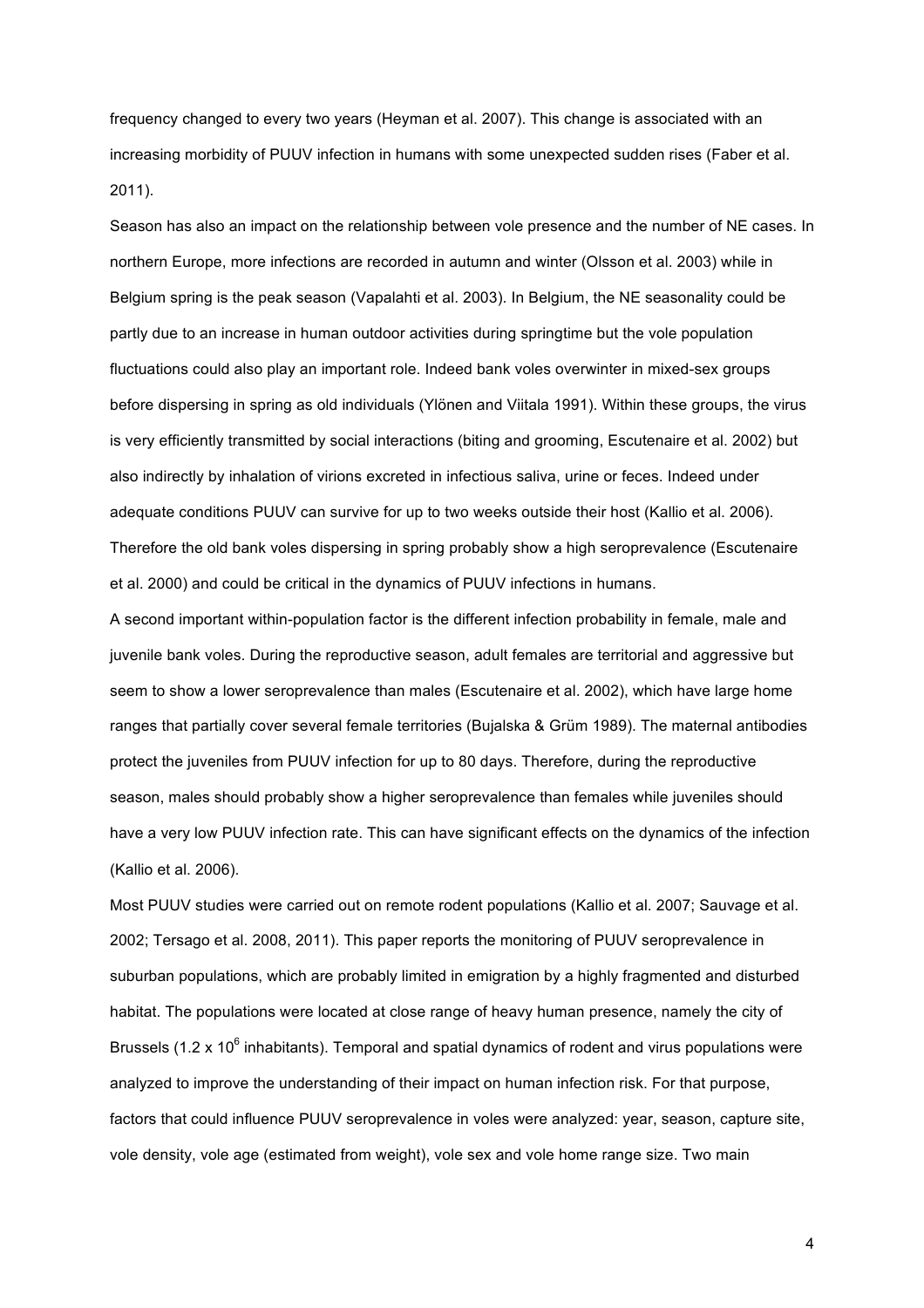assumptions were tested. Since, in Belgium, more human infections are observed in spring than in autumn, it was first checked whether the higher proportion of older voles found in spring would be linked to a higher seroprevalence in spring than in autumn. As the way by which habitat quality influences the virus presence in natural populations is poorly known (Heyman et al. 2009), the effect of weight and home range size on seroprevalence was tested. In addition, the relation between vole PUUV seroprevalence and the number of NE cases in Belgium was examined.

# Materials and methods

#### Sampling and diagnostics

Three sites were sampled in the Sonian Forest along the southern border of Brussels. This forest presents many footpaths for recreational use. Sites 1 and 2, were separated by 500 m and a dense traffic 4-lane road (50°49'N, 4°27'E). Site 1 was located 200 m from private gardens and was frequently visited by walkers. Site 2 was surrounded by areas with no vegetation cover on the ground and thus not favorable to rodents. Site 3 was located 6 km southwest from site 1 in a more remote area with fewer and distant paths. It was not visited by people. On all sites the dominant trees were *Fagus sylvatica*. In site 1 the ground vegetation was in order of abundance *Luzula sylvatica*, *Rubus fruticosus*, *Juncus effuses*, *Deschampsia cespitosa*, *Senecio ovatus*, *Carex pilulifera*, *Deschampsia flexuosa* and *Veronica montana*. Site 2 presented *Hyacinthoides non-scripta*, *Anemone nemorosa*, *Convallaria majalis*, *Lonicera periclymenum* and *Pteridium aquilinum*. At site 3, about 10% of *Quercus robur* was observed with the ground covered by *Rubus fruticosus*.

For two years each site was sampled in autumn and spring for two weeks. The trapping sessions began in September 2003, May 2004, September 2004 and May 2005. Each time a zone of 0.70 ha was sampled with a 10 x 6 grid live-traps (one trap every 12.5 m: Ugglan 2, Grahnab, Hillerstorp, Sweden). The bait consisted of a slice of apple and peanut butter. Hydrophobic cotton wool was also added to the traps to provide shelter from the cold and humidity.

The traps were checked every morning for 4 days, then remained opened for 3 days and finally were checked again once a day for 4 days. This was due to increased human presence during week-ends on the sites, exposing traps to theft or destruction. Captured bank voles and wood mice (*Apodemus sylvaticus*) were sexed and weighed (to the nearest 0.1 g). To be considered as adults, males needed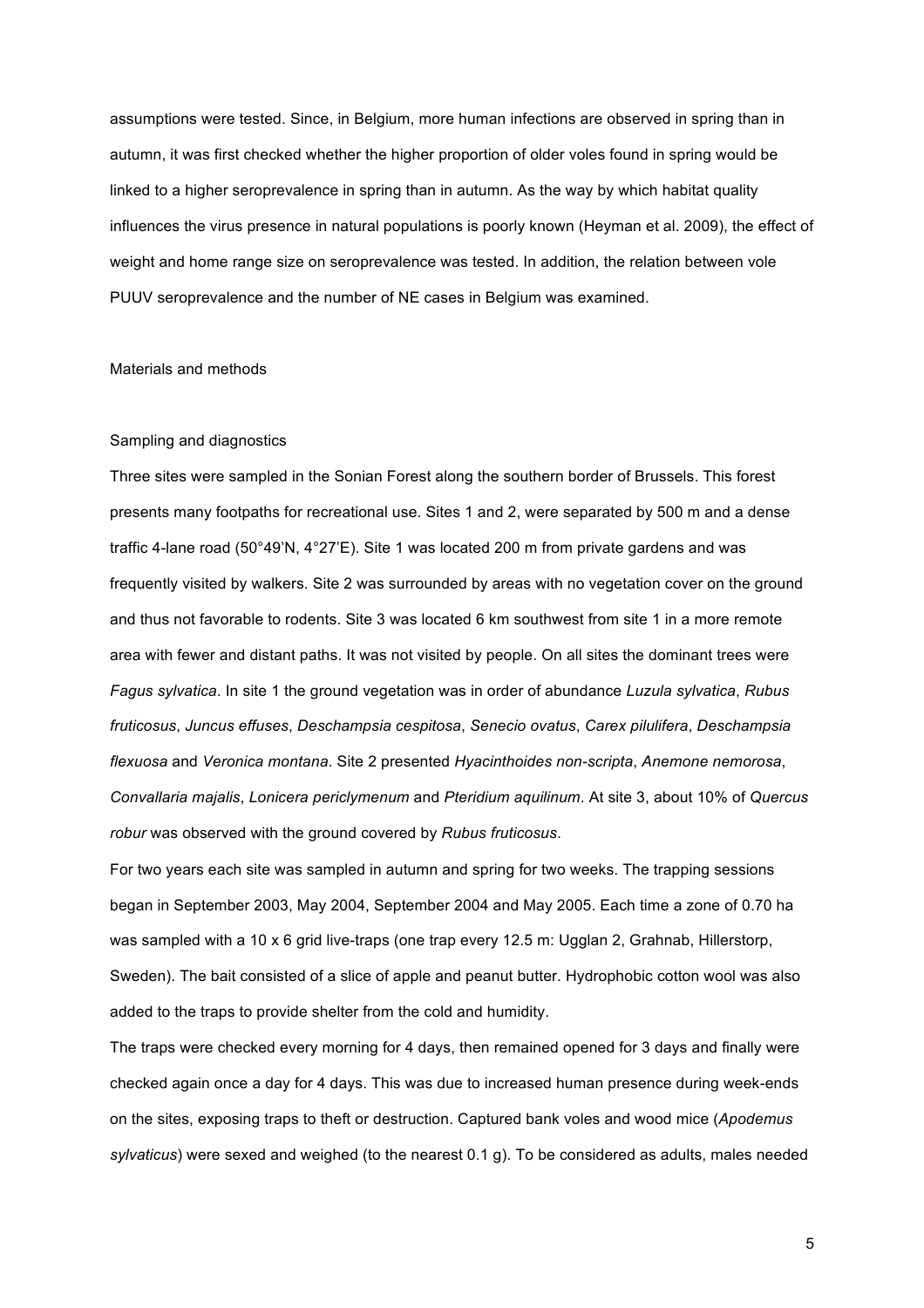testes in scrotum while females needed perforated vagina, vaginal plug or distended abdomen linked to pregnancy. All rodents outside these criteria were considered as juveniles. For adult voles ( $N = 446$ ) and adult mice (from site 2 only,  $N = 36$ ) captured for the first time in a given 11-day session, a 2  $\mu$ blood sample was also taken with a micropipette after puncture of the saphenous vein. The presence of hantavirus IgG was tested with Ab-Dect Puumala rapid field test (Reagena, Toivala, Finland). Animals were individually marked with a numbered ear-tag (model 1005-1, National Band and Tag Co, Newport, KY) and subsequently released at the place of capture. This procedure was approved by the Nature Conservation Board of the Brussels Region.

#### Data analysis and statistics

For each vole captured in more than one trap in a given season, the maximal distance between the two most distant captures was calculated (as a straight line between two traps). This was corrected for body weight (by dividing by weight) and defined as index 1. For the animals captured in at least three traps in one capture season, their home range was estimated by the minimum convex polygon method (average number of captures = 4.25). For these animals, the maximal distance corrected for weight (index 1) and home range corrected for weight (defined as index 2) were also used. The seroprevalence was calculated for the tested voles only (which are probably the most active individuals with the highest infection probability) and for the whole population including the juveniles (which can be protected from hantavirus infection by maternal antibodies). The first method avoids the influence of the juveniles' abundance on the seroprevalence calculation. Data of human hantavirus infections in Belgium for the corresponding years as the rodent survey years were obtained from the Scientific Institute of Public Health (through the national reference laboratory and the sentinel laboratory network).

Next to confidence intervals and hypothesis tests for basic parameters, more elaborate and appropriate statistical models were constructed in order to investigate (1) which factors were statistically related to the probability for an individual rodent in the population to be positive and (2) which factors had a significant effect on the mean weight of voles in the population. More precisely, optimal univariate and multiple logistic regression models where fitted to investigate which of the factors site, season, year, sex, adult vole density, weight had a significant effect on the infection status. For part of the data also the maximal distance between two captures, the maximal area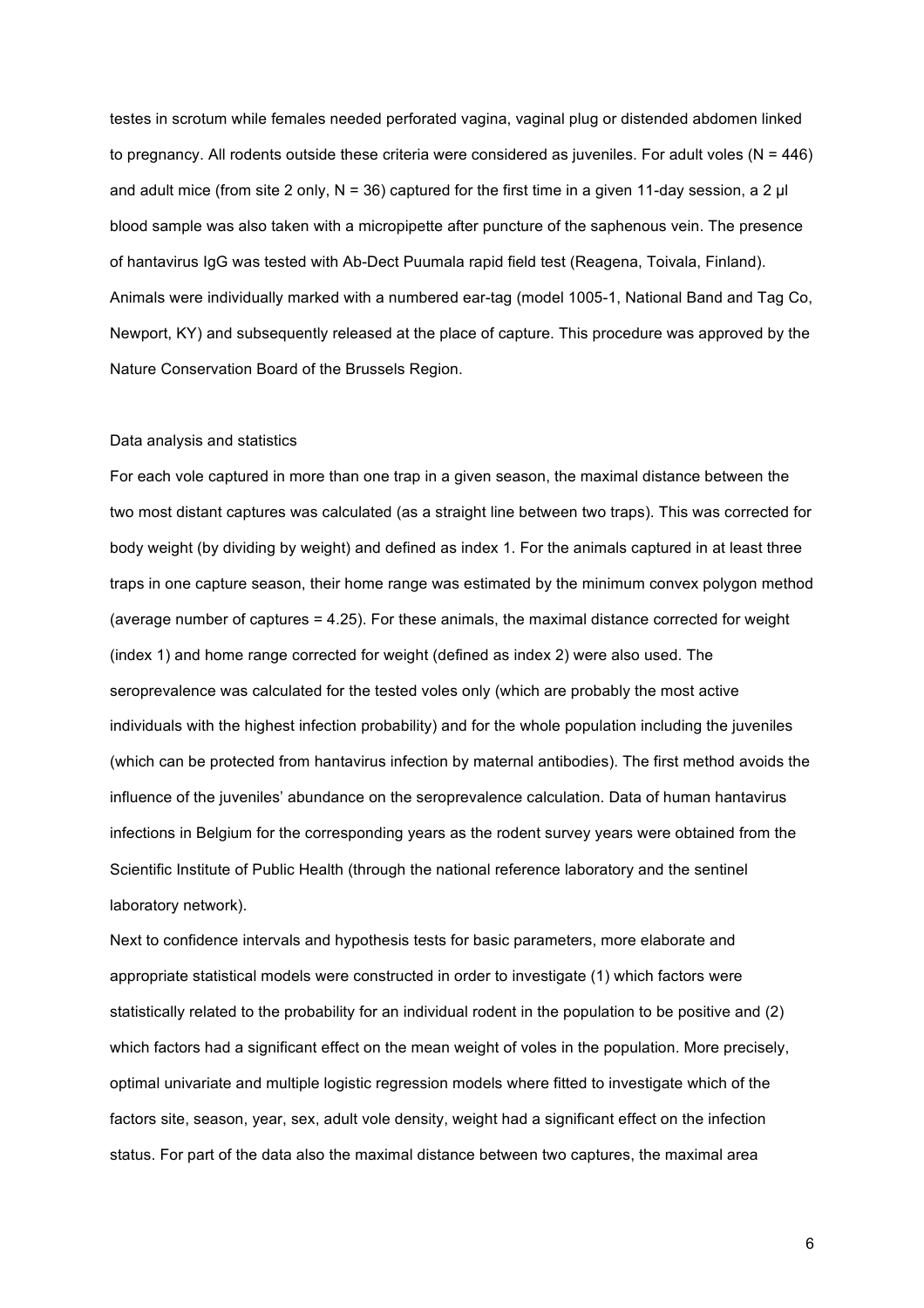between at least three captures (i.e. home range), index 1 and index 2 were available and were related to the infection status. The most complicated multiple logistic regression model, including all main effects and all interactions, was gradually reduced to the optimal submodel using a backward stepwise procedure. In a similar way, another multiple linear regression model was built to examine how the mean of the (continuous) response *log(weight)* (log transform was needed to satisfy normality assumptions) depended on all other above-mentioned factors as well as on the infection status.

### **Results**

## Populations and seroprevalence

The captured species were bank voles (N =  $665$ , 75%) and wood mice (N = 220, 19%) but also shrews (*Crocidura russula* and *C. leucodon*, N = 31, 5%) and dormice (*Eliomys quercinus*, N = 2, 1%). Voles were captured during each of the four sessions (182 individuals in autumn 2003, 89 in spring 2004, 108 in autumn 2004 and 286 in spring 2005). No mice were captured in autumn 2004 (53, 24, 0 and 143 individuals during the four sessions). The proportion of juvenile voles did not differ between spring and autumn (spring:  $32.5\%$ , autumn:  $37.4\%$ , chi-square, N = 665, P = 0.43).

Univariate logistic regression analyses (with overdisperion accounting for unobserved heterogeneity) revealed that the seroprevalence is mainly influenced by the season. A higher seroprevalence was observed in the spring than in the autumn (Table 1). Also the vole density appeared to be an important factor with higher seroprevalence in high densities (see Fig. 1) and seroprevalence increased with weight (a proxy for age), as to be expected. Finally the univariate logistic analyses indicated that the capture site showed a borderline significant effect on the prevalence ( $p = 0.0572$  between sites 1 and 2). Year and sex did not show significant effects.

The univariate logistic regression models were extended to a multiple regression model, allowing to study possible interaction effects. A stepwise model building procedure led to a final optimal model which improved the fit of all univariate models substantially. The final model included main effects site and season as well as an interaction effect of site and season. The interaction effect was highly significant (p-value 0.0017 for the interaction term season  $\times$  site2 and 0.0276 for the interaction term season × site3, site1 served as reference), and consequently the main effects of site and season have no longer any direct interpretation (moreover they were not significant at level 0.05). The significant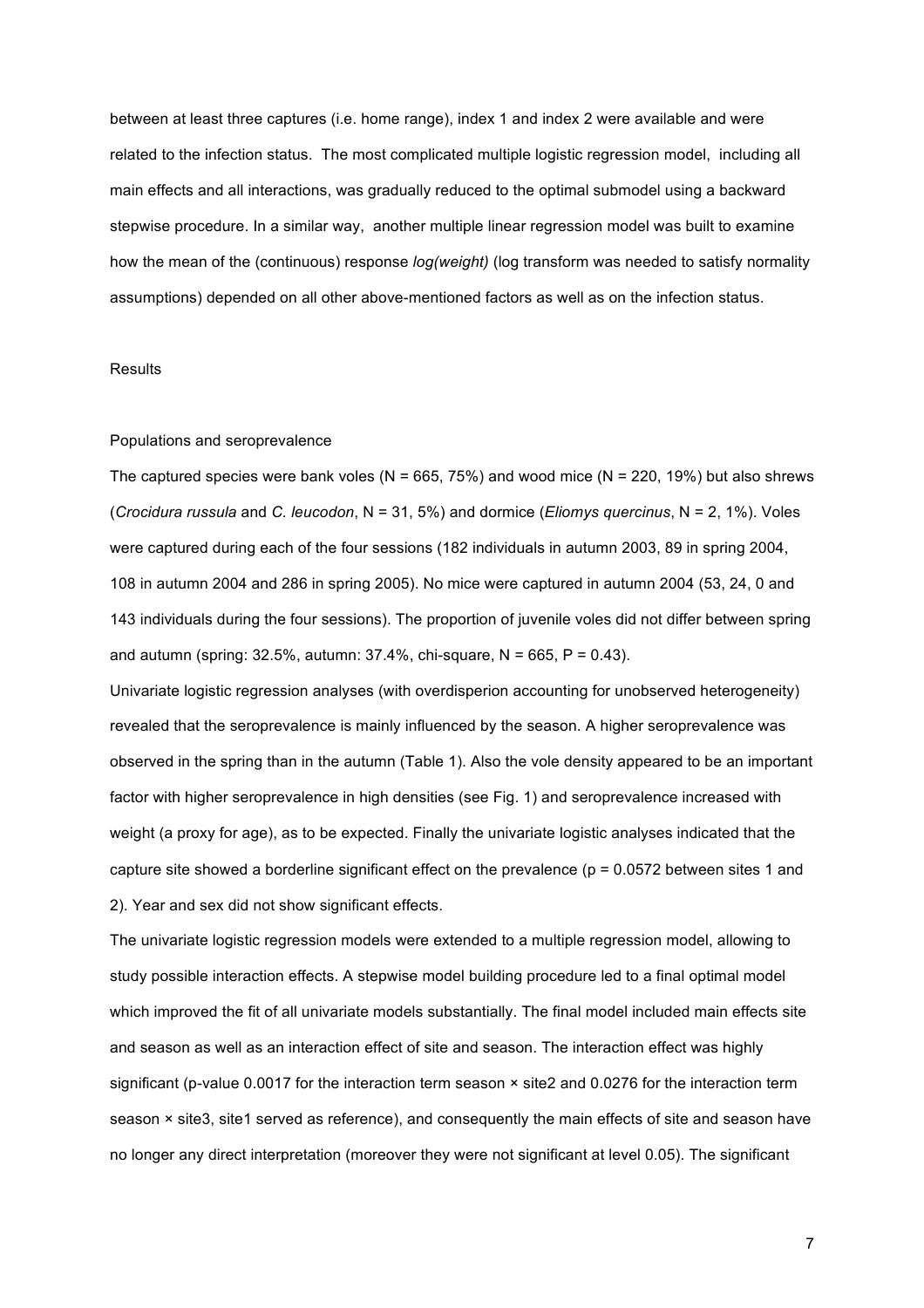interaction effect can be interpreted as follows: the odds for PUUV infection always increase in spring as compared to autumn, but this increase differs from site to site: the effect of the season is large for site 2, followed by site 3 and the smallest for site 1. A separate multiple logistic regression analysis was performed for those data for which index values were available. Again there were higher odds for Puumala virus infection in spring (independently of site) and the odds also increased with index 1 (maximal distance between two captures, corrected for body weight).

Finally, for wood mice, hantavirus status was only tested in site 2 in autumn 2003 and spring 2005. In autumn 2003, no positive wood mice were detected  $(N = 15)$ , while adult voles similarly showed a very low seroprevalence (5%, N = 20). In spring 2005, however, male and female wood mice were seropositive for hantavirus. They showed a similar seroprevalence (62%,  $N = 21$ ) than the voles (58%, N = 66), which was the highest one observed. A logistic regression on these four observations showed that seroprevalence is influenced by season (Estimate =  $2.865$ , se =  $0.903$ , P =  $0.0015$ ) but not by species (Estimate = -0.869, se = 1.719, P = 0.613).

# Temporal and spatial analysis

The optimal multiple regression model (using stepwise model building) for the continuous outcome log(weight) included significant interaction effects season  $\times$  site 2 (p-value = 0.0456) and season  $\times$ year (p-value < 0.0001). The interaction effect season × site 3 was not significant (p-value = 0.2846) and site 1 served again as reference. As recommended in statistical literature, all main effects of season, site and year were retained in the model although the year main effect was not significant. Again, as interaction effects are present, main effects have no direct interpretation. Overall, mean weight (on log scale) was significantly higher in spring, but this seasonal effect differed from site to site (smallest for site 1 and largest for site 2), and differed with the years (smaller for autumn 2004 and spring 2005).

Secondly, 23 voles (and one wood mouse) were recaptured between two successive sessions, of which fourteen were tested in both sessions (being already adults in the first session). Twelve of them were negative during the first test and the two last ones were positive but did not show detectable level of IgG during the second test a few months later. So all the voles recaptured during two seasons were negative either for the first test or for the second test. On the whole, six (43%) of these 14 voles seroconverted between the two sessions; they all did so during winter.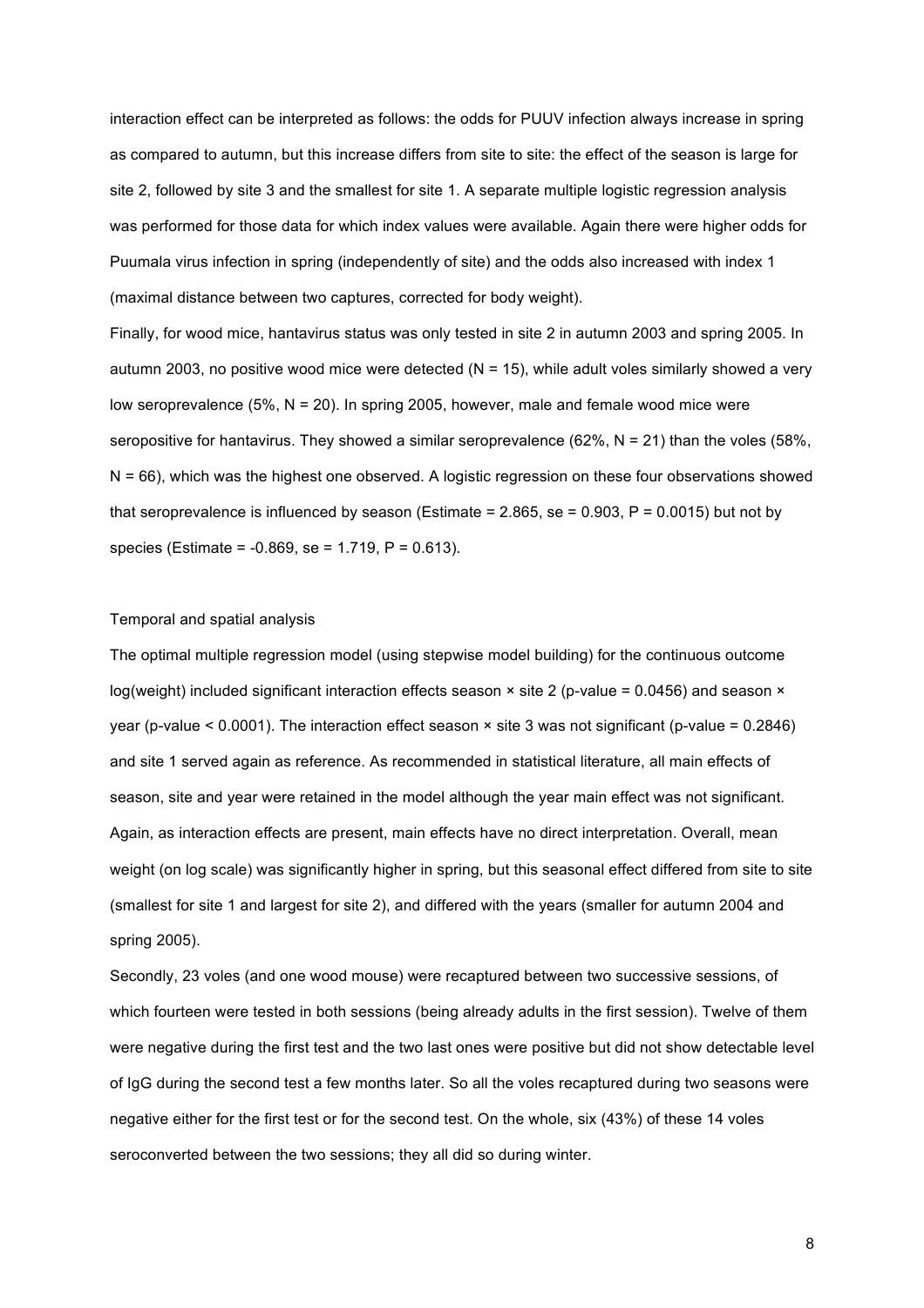In addition the adult vole densities (in average for the three sites and excluding juveniles) strikingly show similar temporal variations that the monthly average number of human infections recorded in Belgium (Fig. 2). If the vole juveniles are included, the temporal variations still show similar results.

# Discussion

This 2-year study showed that bank voles were common at all three suburban sites studied and that hantavirus was detected in voles at least in one site during each of the four capture seasons. Voles showed large population variations while hantavirus seroprevalence also showed fluctuations. Voles almost disappeared locally but the virus came back with the new population the following year. Changes in vole demography were synchronous with those observed in wood mice. This result is consistent with both species experiencing the same environmental constraints as food limitation or predation risks.

This work determined four factors that had a significant impact on the seroprevalence of the studied populations. The main factor influencing the prevalence was the season with spring being a period with higher seroprevalence than autumn. This is probably linked to the presence of old overwintering voles in spring. Indeed tested voles were heavier (consequently older, as weight seems a good proxy for age) in spring than in autumn. There are two non-exclusive explanations to this observation. Firstly the winter weather can increase survival of the virus outside the host, which would thus raise indirect transmission from the environment, as already observed in cold winters in Belgium (Linard et al. 2007). Secondly voles living inside mixed wintering groups have a higher probability of encountering an infected vole (Escutenaire et al. 2002). Indeed the few seroconversions observed in this study all occurred during winter. The population structure in spring is thus a cohort of animals with a high likelihood of infection. The low seroprevalence in autumn could have been due to the summer reproduction leading to a large cohort of young animals with low seroprevalence due to maternal immunity. However the observed proportion of juveniles was not different between both seasons (spring: 32.5%, autumn: 37.4%).

The second significant factor for seroprevalence was vole density, as previously thought (Heroldová et al. 2010, Heyman et al. 2001). This is linked to the increased probability of rodent direct encounters and the larger presence of the virus in the environment at high density, two important direct and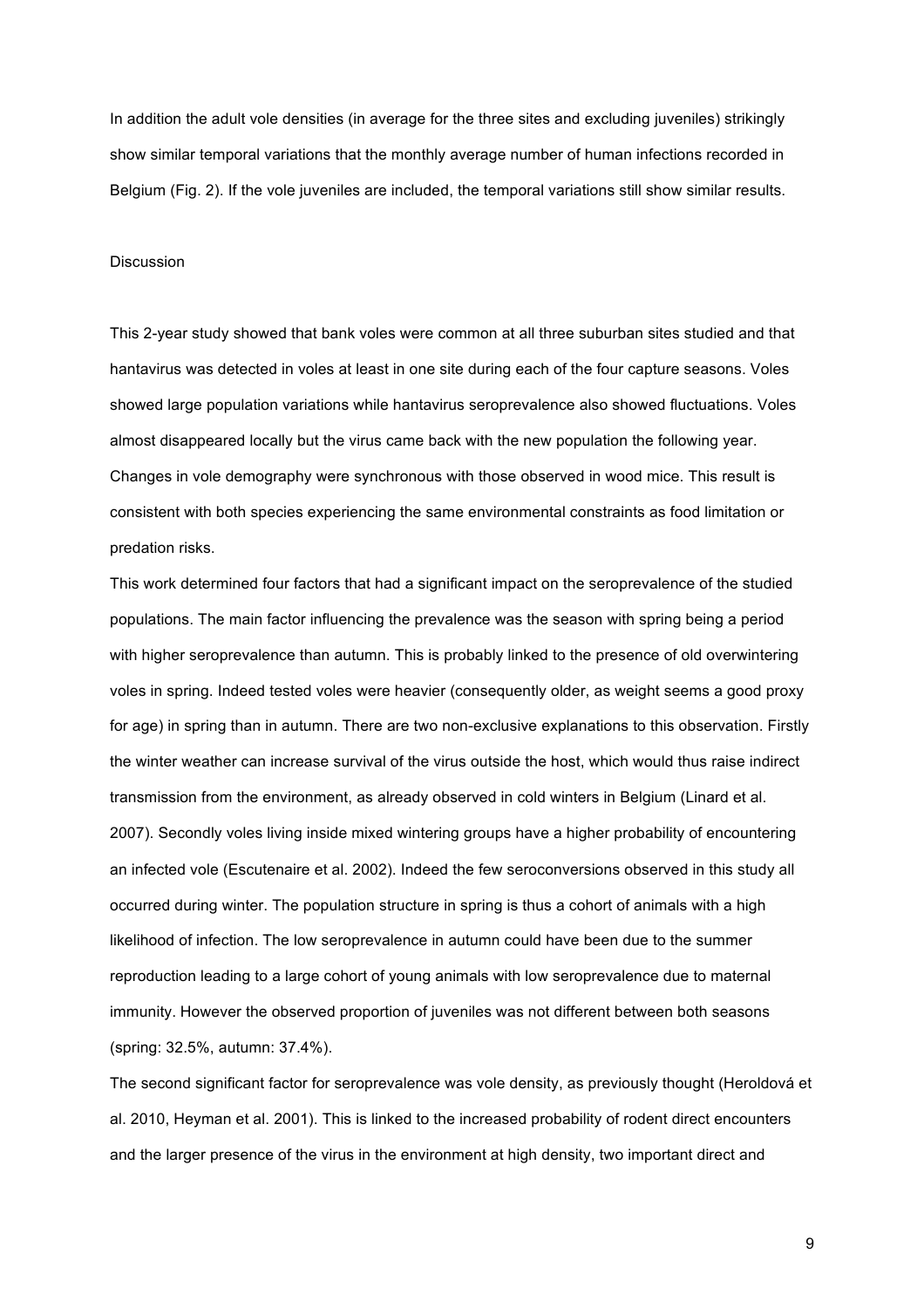indirect sources of virus transmission between rodents. Since the virus survival outside a host is limited to a few weeks (Kallio et al. 2006), the reoccurrence of hantavirus after local vole disappearance is probably due to the immigration of infected animals rather than the survival of the shed virus in the environment.

The third factor showing a significant influence on seroprevalence was vole weight. As seen in other hantavirus hosts, heavier (thus probably older) rodents have a higher probability to be hantavirus positive, given their longer period to have been in contact with the virus (Escutenaire et al. 2002, Heroldová et al. 2010). Weight is in turn depending on season, logically with bigger (older) animals in spring, but a deeper analysis showed that this seasonal variation in weight was dependent on site and on year: in the suboptimal site 2, weight difference were larger between spring and autumn while the difference was smaller in site 1. The influence of year is consistent with the multi-annual population dynamics (Tkadlec & Zejda 1998) and the analysis would benefit from data on longer periods. The fourth factor that influenced the seroprevalence was the capture site. As, even the two sites that were very close to each other showed different seroprevalence dynamics, ecologic differences between the sites probably constitute a good explanation, as already observed (Escutenaire et al. 2002, Olsson et al. 2005). Site 2 was a fragmented suboptimal habitat, surrounded by low quality environment for rodents (no covering vegetation and large roads), unlike the two other sites (surrounded by forest). It is possible that the relative dryness of site 2 induced a low survival of hantavirus (Kallio et al. 2006). Moreover, as food did not seem a limiting factor and hantavirus infection does not wipe out rodents, different local human pressures can be another determining factor (such as destruction of burrow entrances or foraging runways). Finally the differences between the sites have certainly an influence on predator risks and emigration (Korpimäki et al. 2005), which have a drastic impact on population density and thus PUUV prevalence (Deter et al. 2008). The discrepancy between the sites was further confirmed with the interaction between sites and season. A differential impact of season on the seroprevalence was indeed observed in the three sites. Season's effect was important for the suboptimal site 2, average for the undisturbed remote forest (site 3) and small for the travelled forest (site 1). Indeed in site 2, positive voles were found almost exclusively in spring. In site 3, positive voles were found during both season but with a higher seroprevalence in spring. In site 1, seroprevalence was quite stable through seasons. Environmental factors are known to have an impact on seroprevalence (Escutenaire et al. 2002; Heyman et al. 2009)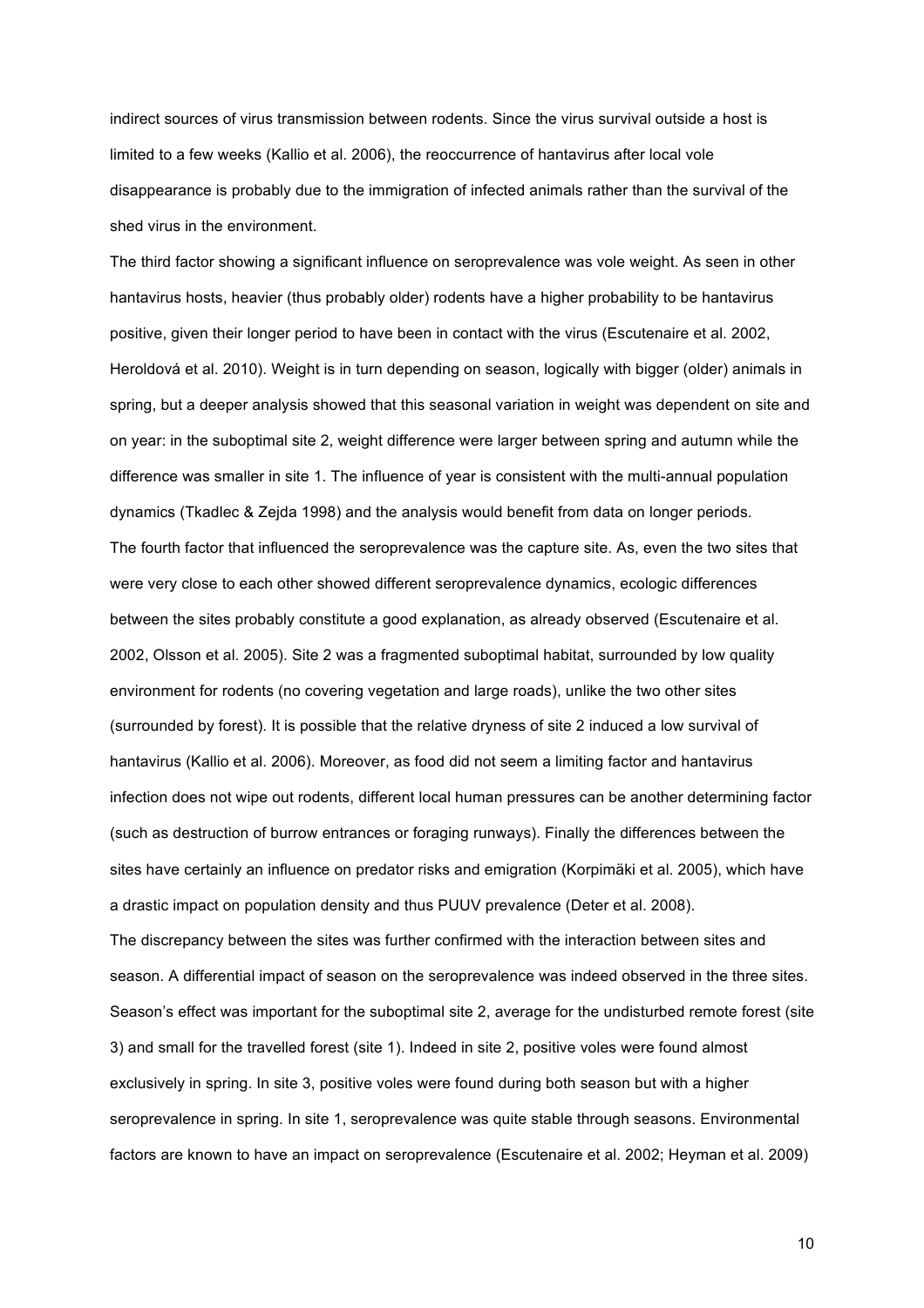and the present analysis shed some light on the high variation between the sites close to each other. Interestingly the effect of site on seasonal weight shows a similar structure than that of seroprevalence described above (site 2 > site 3 > site 1).

The four significant factors for vole seroprevalence (season, vole density, vole weight and site) probably influence the human infection dynamics. Firstly, season is indeed important for human risk. In spring old rodents are looking for new resources to maximize their reproduction (Gliwicz 1990), i.e., they migrate or, at least, enlarge their home range. Breeding voles also increase their antagonistic behavior, which is linked to hantavirus transmission, and, at least in males, the marking of their home range (Escutenaire et al 2002). These behaviors probably expand the areas potentially contaminated by the virus and are consistent with higher numbers of human infections in spring or summer, period with increased outdoor activities in humans (Mustonen et al. 1998). Secondly, vole density is also important for human infection risk. Indeed the present study shows a similar profile between the average vole densities observed and the number of recorded human infections in Belgium (Fig. 2). No NE case was reported at close vicinity of the studied areas (but site 3 was not close to settlements). Hence it was not possible to directly link the observations of this study with a medical analysis. A further study targeting zones with human cases might be a solution to this, even if humans can be contaminated away from their home. In Sweden vole density is the main factor promoting NE cases (Palo 2009). As vole densities increase when seed production is high (mast year, Tersago et al. 2009), it would be possible to predict high-risk years by monitoring seed production. Another predictive possibility would be linked to the analysis of temperature and precipitation (Haredasht et al. 2011). The NE outbreaks are described as synchronized over a large area (e.g. Belgium and Germany, Heyman et al. 2007). This is linked to the comparable climatic conditions leading to synchronized mast years. However the season with most human cases may differ inside these areas. Therefore it is essential to understand the local conditions that could influence the virus transmission to humans (Schwarz et al. 2009). This certainly includes local vole population composition, which can be determined by weight, depending on the season and the local habitat conditions, as shown in this study (factors 3 and 4). In the present study, no seroprevalence differences between males and females were detected (the juveniles were excluded from the analysis). It is not clear at what point sex is important in regard to PUUV infection as it can have a clear influence (Deter et al. 2008) or not (Escutenaire et al. 2000). An explanation for the absence of sexual difference would be that wounds, which are determining in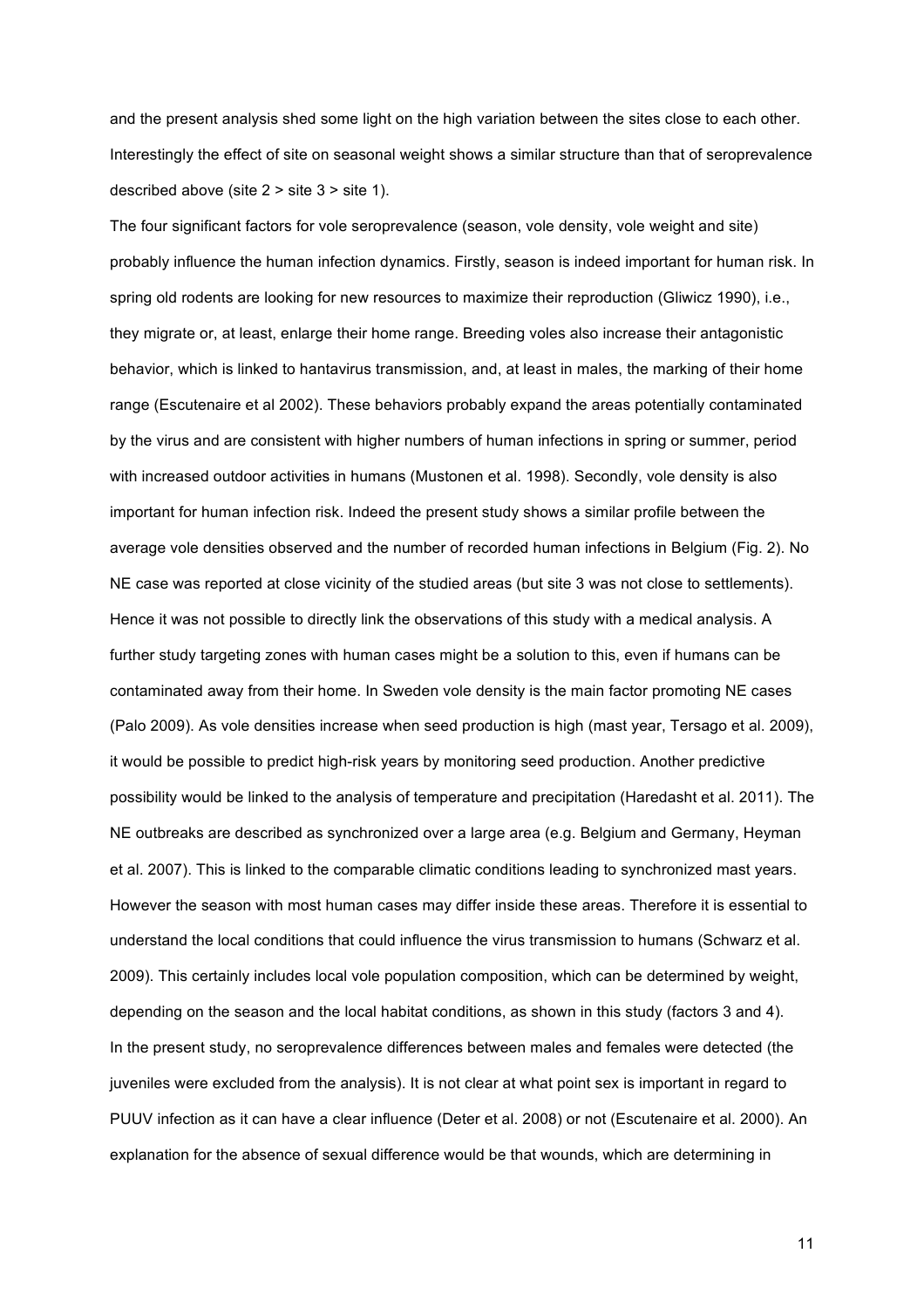PUUV infection (Escutenaire et al. 2002), would be in excess at high density in sexually active territorial females. This would suggest that, under certain conditions, hantavirus can affect all adults in a given population at a similar rate. Usually male bank voles show home range larger than those of females (Bujalska & Grüm 1989). As home range size is indirectly related to the probability of being infected by hantavirus, males are typically considered as more at risk of being PUUV positive (Deter et al. 2008). This study indeed showed that voles with a larger distance between their two most distant captures showed higher probabilities to be PUUV seropositive.

It was also shown that, at least at high hantavirus seroprevalence in voles, wood mice can show peaks of hantavirus seroprevalence. Previous work reported very low PUUV seroprevalence in wood mice (Klingström et al. 2002) while the current study recorded a high seroprevalence in wood mice and voles (about 60%). As wood mice normally do not carry hantavirus, the serotype detected is possibly PUUV, given the common occurrence of this serotype when wood mice are infected. This suggests that PUUV can spill-over in wood mice at least at high bank vole seroprevalence. Such spill-overs are important for hantavirus evolution in new hosts (Schlegel et al. 2009).

Finally, in this work the inter-seasonal recapture rate was higher for negative animals in comparison to that of positive animals. This could be related to their younger age. However a detrimental influence of the infection by PUUV in voles cannot be eliminated, as shown by Kallio et al. (2007). As the production of antibodies has an energetic cost to the host, one could expect hantavirus infection to affect the host ability to reproduce or at least to increase the probability to concurrent infections. A few recaptured voles were positive in the first session but did not show a detectable level of antibodies against PUUV during the second session a few months later. This shows that positive voles can survive at long term. It also confirms that under natural conditions voles in chronic phase of the PUUV infection can stop to produce PUUV antibodies, confirming that they do not shed the virus at this stage (Bernshtein et al. 1999). However no vole that had remained positive between two sessions was recaptured. This suggests that PUUV infection could have a (long-term) survival cost in voles. In conclusion, this study followed the temporal and spatial dynamics of small rodent populations infected by PUUV at close range of large human presence. It showed that season, population density, vole weight and site features were the key factors influencing seroprevalence. None of these factors alone was sufficient to explain the seroprevalence variations, demonstrating the complexity of the interactions. Furthermore this work showed that the vole local density was following a similar profile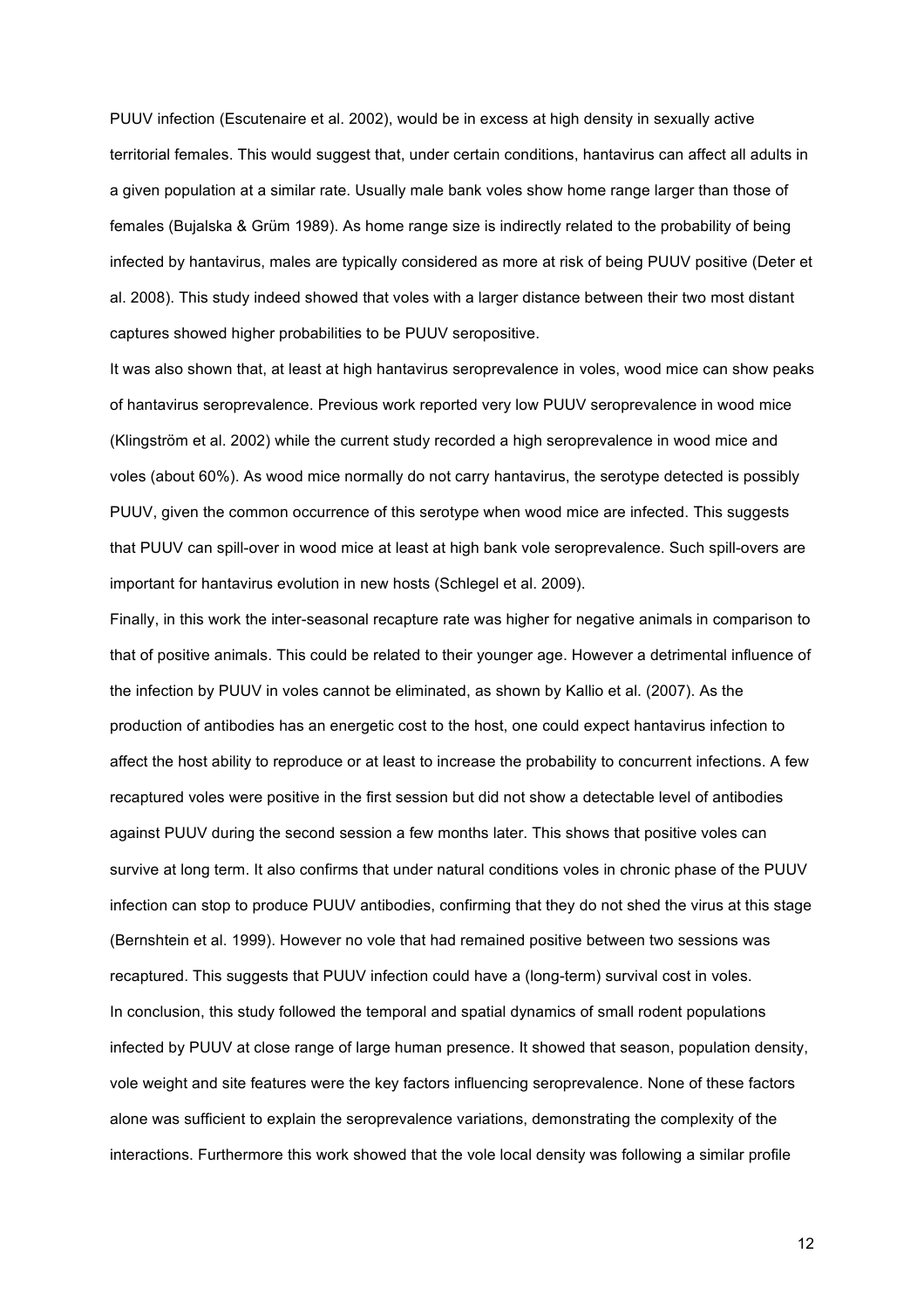than the numbers of NE cases in humans, which are partly influenced by season but probably also by local site variations. Vole sex had no significant influence in the system studied while home range size mattered. These results shed some light on a rarely studied type of rodent populations and on the factors useful for human risk evaluation.

# Acknowledgements

We are grateful to the members of the Unit of Social Ecology in the Université Libre de Bruxelles for their support. Thanks are also due to the field assistants for their help in capturing rodents. We would like to thank Dr S. Godefroid for her help with the botanical information. We are grateful to Sara Van der Heyden for her suggestions. We also thank two anonymous referees for their important remarks. This research was supported by the Institute for the encouragement of Scientific Research and Innovation of Brussels (ISRIB) and the Veterinary and Agrochemical Research Centre (VAR).

## References cited

Arai, S., J. W. Song, L. Sumibcay, S. N. Bennett, V. R. Nerurkar, C. Parmenter, J. A. Cook, T. L. Yates and R. Yanagihara. 2007. Hantavirus in northern short-tailed shrew, United States. Emerg. Infect. Dis. 13:1420-1422.

Bernshtein, A. D., N. S. Apekina, T. V. Mikhailova, Y. A. Myasnikov, L. A. Khlyap, Y. S. Korotkov and I. N. Gavrilovskaya. 1999. Dynamics of Puumala hantavirus infection in naturally infected bank voles (*Clethrionomys glareolus*). Arch. Virol. 144:2415-2428.

Bujalska, G. and L. Grüm 1989. Social organization of the bank vole (*Clethrionomys glareolus*, Schreber 1780) and its demographic consequences: a model. Oecologia 80:70-81.

Cavanagh, R., X. Lambin, T. Ergon, M. Bennett, I. M. Graham, D. van Soolingen and M. Begon. 2004. Disease dynamics in cyclic populations of field voles (*Microtus agrestis*): cowpox virus and vole tuberculosis (*Mycobacterium microti*). Proc. Roy. Soc. London B: Biol. Sci. 271:859-867.

Chu, Y. K., C. Rossi, J. W. LeDuc, H. W. Lee, C. S. Schmaljohn and J. M. Dalrymple. 1994. Serological relationships among viruses in the hantavirus genus, family Bunyaviridae. Virology 198:196-204.

Davis, S., E. Calvet and H. Leirs. 2005. Fluctuating rodent populations and risk to humans from rodent-borne zoonoses. Vector-borne Zoon. Dis. 5:305-314.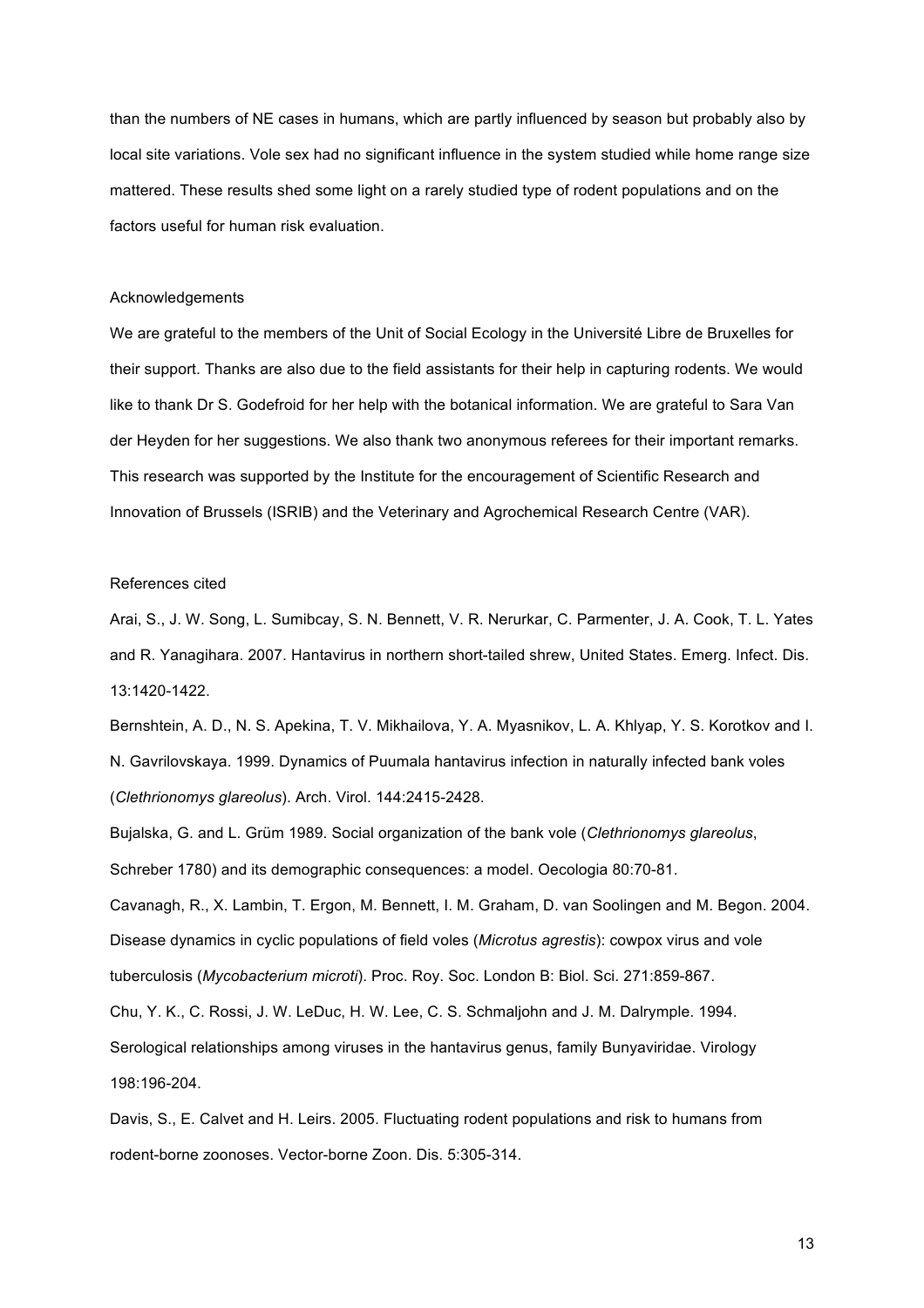Deter, J., Y. Chaval, M. Galan, B. Gauffre, S. Morand, H. Henttonen, J. Laakkonen, L. Voutilainen, N. Charbonnel and J. F. Cosson. 2008. Kinship, dispersal and hantavirus transmission in bank and common voles. Arch. Virol. 153:435-444.

Escutenaire, S., P. Chalon, R. Verhagen, P. Heyman, I. Thomas, L. Karelle-Bui, T. Avsic-Zupanc, Å. Lundkvist, A. Plyusnin and P. P. Pastoret. 2000. Spatial and temporal dynamics of Puumala hantavirus infection in red bank vole (*Clethrionomys glareolus*) populations in Belgium. Virus Res. 67:91-107.

Escutenaire, S., P. Chalon, F. De Jaegere, L. Karelle-Bui, G. Mees, B. Brochier, F. Rozenfeld and P. P. Pastoret. 2002. Behavioral, physiologic, and habitat influences on the dynamics of Puumala virus infection in bank voles (*Clethrionomys glareolus*). Emerg. Infect. Dis. 8: 930-936.

Faber, M. S., R. G. Ulrich, C. Frank, S. O. Brockmann, G. M. Pfaff, J. Jacob, D. H. Krüger and K. Stark. 2011. Steep rise in notified hantavirus infections in Germany, April 2010. Euro Surveill 15:pii=19574.

Gliwicz, J. 1990. Habitat-dependent reproductive success in bank voles. In: Tamarin RH, Ostfeld RS, Pugh SR, Bujalska G (eds.) Social system and population cycles in voles. Birkhäuser Verlag, Basel, pp 169-179.

Haredasht, S. A., J. M. Barrios, P. Maes, W. W. Verstraeten, J. Clement, G. Ducoffre, K. Lagrou, M. Van Ranst, P. Coppin, D. Berckmans and J. M. Aerts. 2011. A dynamic data-based model describing nephropathia epidemica in Belgium. Biosyst. Engineer. 109: 77-89.

Heroldová, M., M. Pejčoch, J. Bryja, E. Jánová, J. Suchomel and E. Tkadlec. 2010. Tula virus in populations of small terrestrial mammals in a rural landscape. Vector-Borne Zoon. Dis. 10: 599-603. Heyman, P., T. Vervoort, S. Escutenaire, E. Degrave, J. Konings, C. Vandenvelde and R. Verhagen. 2001. Incidence of hantavirus infections in Belgium. Virus Res. 77: 71-80.

Heyman, P., C. Cochez, G. Ducoffre, A. Mailles, H. Zeller, M. Abu Sin, J. Koch, G. van Doornum, M. Koopmans, J. Mossong and F. Schneider. 2007. Haemorrhagic fever with renal syndrome: An analysis of the outbreaks in Belgium, France, Germany, the Netherlands and Luxembourg in 2005. Euro Surveill 12: pii=712.

Heyman, P., R. Van Mele, L. Smajlovic, A. Dobly, C. Cochez and C. Vandenvelde. 2009. Association between habitat and prevalence of hantavirus infections in bank voles (*Myodes glareolus*) and Wood Mice (*Apodemus sylvaticus*). Vector-Borne Zoon. Dis. 9: 141-146.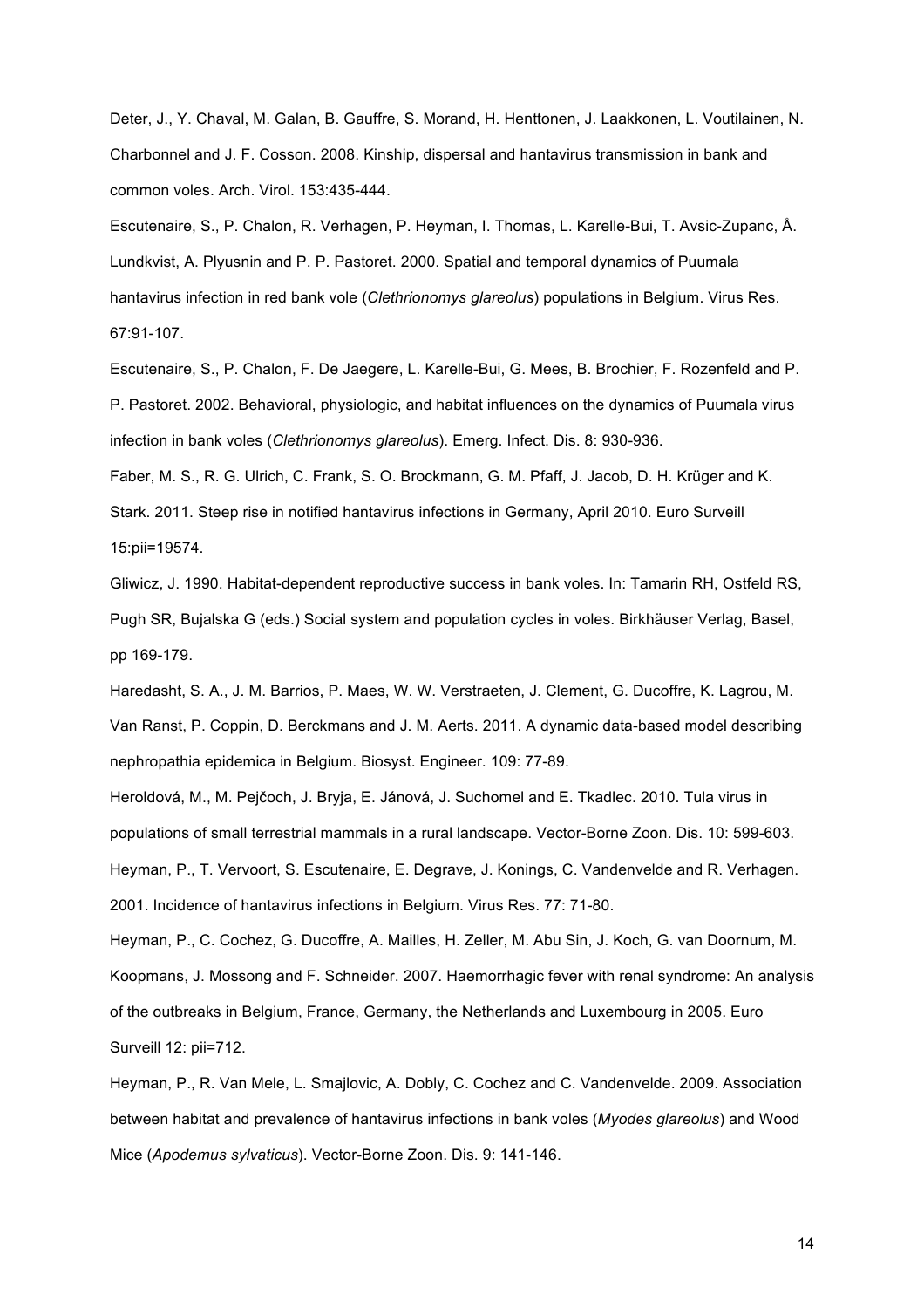Kallio, E. R., J. Klingström, E. Gustafsson, T. Manni, A. Vaheri, H. Henttonen, O. Vapalahti and Å Lundkvist. 2006. Prolonged survival of Puumala hantavirus outside the host: evidence for indirect transmission via the environment. J. Gen. Virol. 87: 2127-2134.

Kallio, E. R., L. Voutilainen, O. Vapalahti, A. Vaheri, H. Henttonen, E. Koskela and T. Mappes. 2007. Endemic hantavirus infection impairs the winter survival of its rodent host. Ecology 88: 1911-1916 Klingström, J., P. Heyman, S. Escutenaire, K. Brus Sjölander, F. De Jaegere, H. Henttonen and Å Lundkvist. 2002. Rodent host specificity of European hantaviruses: evidence of Puumala virus interspecific spillover. J. Med. Virol. 68: 581-588.

Korpimäki, E., L. Oksanen, T. Oksanen, T. Klemola, K. Norrdahl and P. B. Banks. 2005. Vole cycles and predation in temperate and boreal zones of Europe. J. Anim. Ecol. 74: 1150-1159.

Lambin, X., D. A. Elston, S. J. Petty, J. L. MacKinnon. 1998. Spatial asynchrony and periodic travelling waves in cyclic populations of field voles. Proc. Royal Soc. London B: Biol. Sci. 265: 1491-1496. Linard, C., K. Tersago, H. Leirs and E. Lambin. 2007. Environmental conditions and Puumala virus transmission in Belgium. Int. J. Health Geogr. 6: 55.

Mustonen, J., O. Vapalahti, H. Henttonen, A. Pasternack and A. Vaheri.1998. Epidemiology of hantavirus infections in Europe. Nephrol. Dial. Transplant. 13: 2729-2731.

Oli, M. K. 2003. Population cycles of small rodents are caused by specialist predators: Or are they? Trends Ecol. Evol. 18: 105-107.

Olsson, G. E., F. Dalerum, B. Hörnfeldt, F. Elgh, T. R. Palo, P. Juto and C. Ahlm. 2003. Human Hantavirus Infections, Sweden. Emerg. Infect. Dis. 9: 1395-1401.

Olsson, G. E., N. White, J. Hjältén and C. Ahlm. 2005. Habitat Factors Associated with Bank Voles (*Clethrionomys glareolus*) and Concomitant Hantavirus in Northern Sweden. Vector-borne Zoon. Dis. 5: 315-323.

Paakkala, A., L. Lempinen, T. Paakkala, H. Huhtala and J. Mustonen. 2004. Medical imaging in nephropathia epidemica and their clinical correlations. Eur. J. Intern. Med. 15: 284-290.

Palo, R.T. 2009. Time Series Analysis Performed on Nephropathia Epidemica in Humans of Northern Sweden in Relation to Bank Vole Population Dynamic and the NAO Index. Zoonoses Publ. Health 56: 150-156 doi: 10.1111/j.1863-2378.2008.01162.x.

Peters, C. J. and A. S. Khan. 2002. Hantavirus Pulmonary Syndrome: The New American Hemorrhagic Fever. Clin. Infect. Dis. 34: 1224-1231.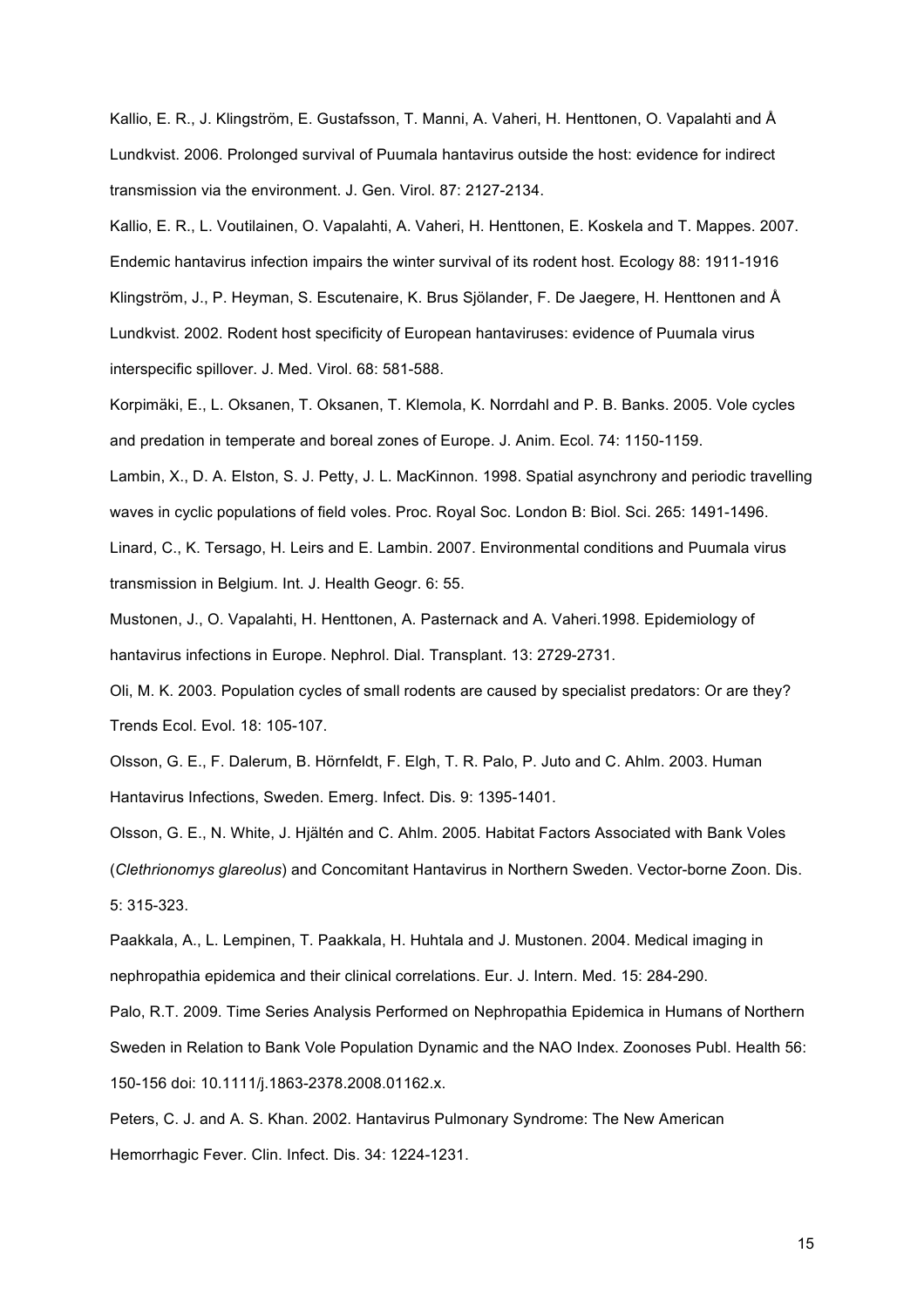Plyusnin, A., O. Vapalahti and A. Vaheri 1996. Hantaviruses: genome structure, expression and evolution. J. Gen. Virol. 77: 2677-2687.

Plyusnina, A., L. C. Krajinović, J. Margaletić, J. Niemimaa, K. Nemirov, Å. Lundkvist, A. Markotić, M. Miletić-Medved, T. Avšič-Županc, H. Henttonen and A. Plyusnin 2011. Genetic Evidence for the Presence of Two Distinct Hantaviruses Associated With Apodemus Mice in Croatia and Analysis of Local Strains. J. Med. Virol. 83: 108-114.

Sauvage, F., C. Penalba, P. Vuillaume, F. Boue, D. Coudrier, D. Pontier and M. Artois. 2002. Puumala hantavirus infection in humans and in the reservoir host, Ardennes region, France. Emerg. Infect. Dis. 8: 1509-1511.

Sauvage, F., M. Langlais, N. G. Yoccoz and D. Pontier. 2003. Modelling hantavirus in fluctuating populations of bank voles: the role of indirect transmission on virus persistence. J. Anim. Ecol. 72: 1- 13.

Schlegel, M., B. Klempa, B. Auste, M. Bemmann, J. Schmidt-Chanasit, T. Büchner, M. H. Groschup, M. Meier, A. Balkema-Buschmann, H. Zoller, D. H. Krüger, R. G. Ulrich. 2009. Dobrava-Belgrade Virus Spillover Infections, Germany. Emerg. Infect. Dis. 15: 2017-2020.

Schwarz, A. C., U. Ranft, I. Piechotowski, J. E. Childs, S. O. Brockmann. 2009. Risk Factors for Human Infection with Puumala Virus, Southwestern Germa ny. Emerg. Infect. Dis. 15: 1032-1039. Stenseth, N. C., H. Viljugrein, T. Saitoh, T. F. Hansen, M. O. Kittilsen, E. Bølviken and F. Glockner. 2003. Seasonality, density dependence, and population cycles in Hokkaido voles. Proc. Nat. Acad. Sci. 100: 11478-11483.

Tersago, K., A. Schreurs, C. Linard, R. Verhagen, S. Van Dongen and H. Leirs 2008. Population, Environmental, and Community Effects on Local Bank Vole (*Myodes glareolus*) Puumala Virus Infection in an Area with Low Human Incidence. Vector-Borne Zoon. Dis. 8: 235-244, doi:10.1089/vbz.2007.0160.

Tersago, K., R. Verhagen and H. Leirs 2009. Hantavirus disease (nephropathia epidemica) in Belgium: effects of tree seed production and climate. Epidemiol. Infect. 137: 250-256. Tersago, K., R. Verhagen, O. Vapalahti, P. Heyman, G. Ducoffre and H. Leirs 2011. Hantavirus outbreak in Western Europe: reservoir host infection dynamics related to human disease patterns. Epidemiol. Infect. 139: 381-390.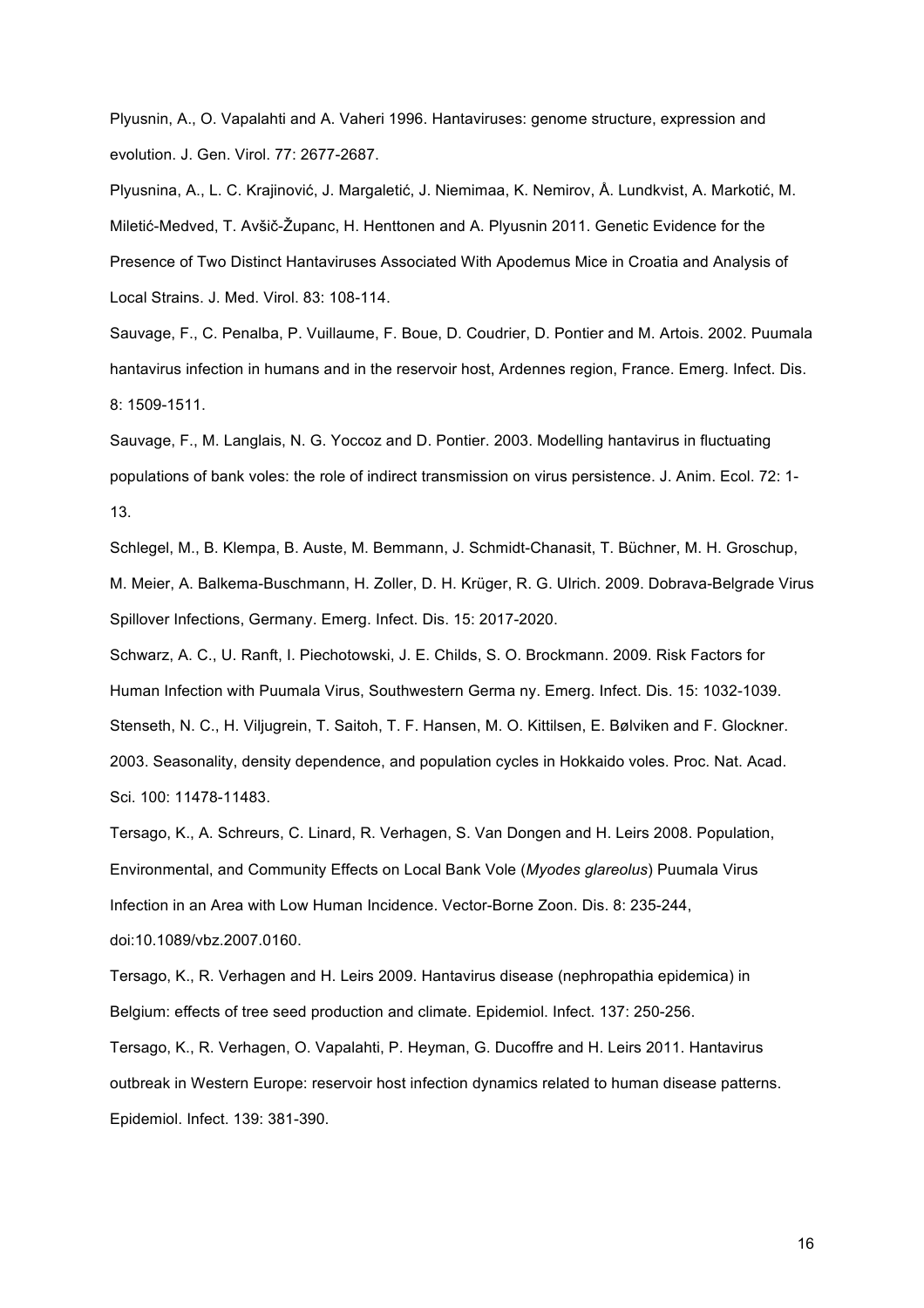Tkadlec, E. and J. Zejda. 1998. Density-dependence life histories in female Bank Voles from fluctuating populations. J. Anim. Ecol. 67: 863-873.

Vapalahti, O., J. Mustonen, Å. Lundkvist, H. Henttonen, A. Plyusnin and A. Vaheri. 2003. Hantavirus infections in Europe. Lancet Infect. Dis. 3: 653-661.

Ylönen, H. and J. Viitala. 1991. Social overwintering and food distribution in the bank vole *Clethrionomys glareolus*. Holarctic Ecol. 14: 131-137.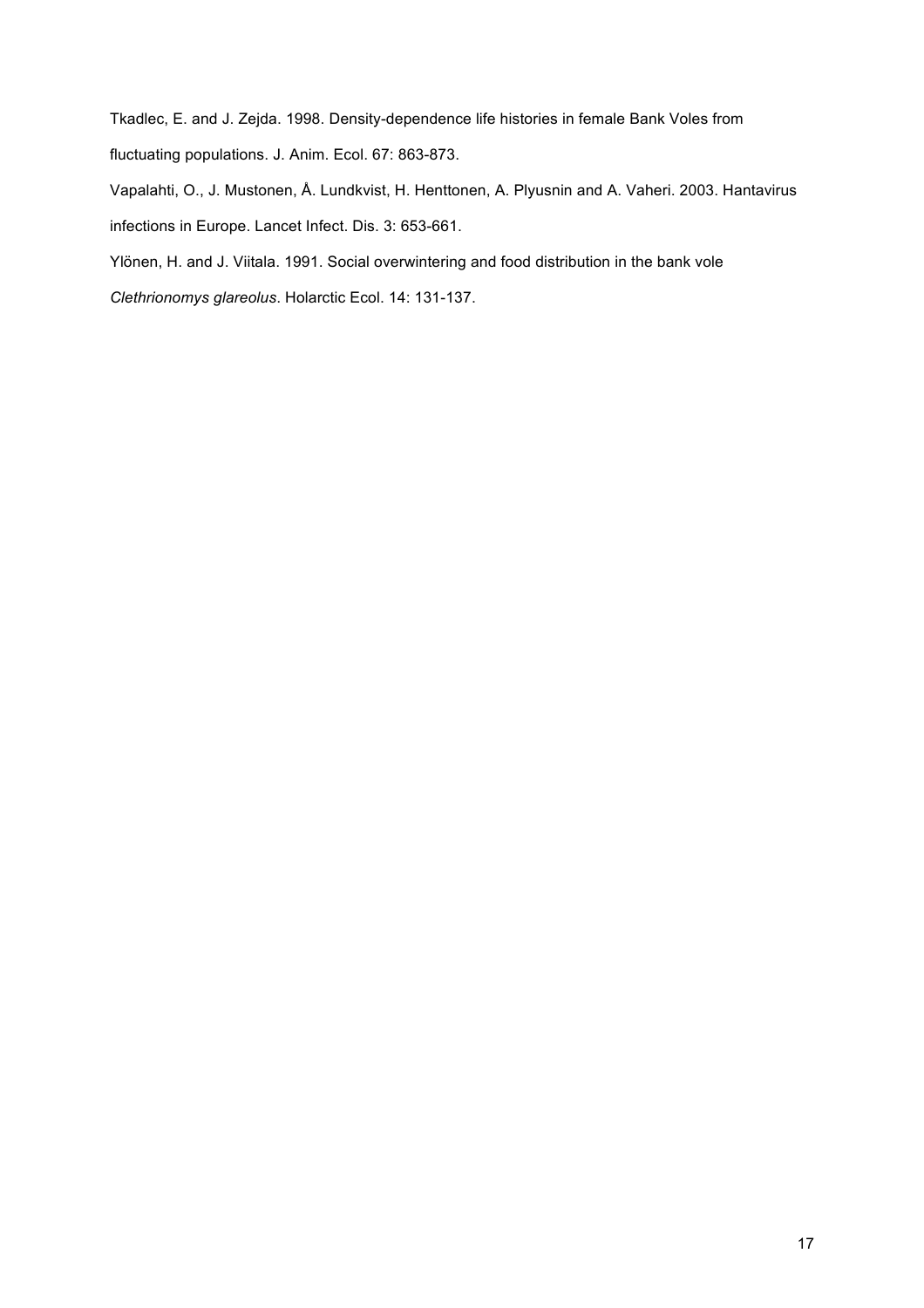Tables

|                | Spring     |            | Autumn   |          |            |
|----------------|------------|------------|----------|----------|------------|
| Weight class   | Males      | Females    | Males    | Females  | Total      |
| $12.6 - 16.5$  | 57.1(7)    | 33.3(12)   | 0.0(18)  | 7.7(13)  | 26.0(50)   |
| 16.6--20.5     | 34.9 (43)  | 44.1 (34)  | 4.5(44)  | 9.1(33)  | 33.1 (154) |
| $20.6 - 24.0$  | 42.2 (45)  | 32.1(28)   | 0.0(17)  | 11.1(18) | 31.5(108)  |
| $24.1 - -33.0$ | 28.8 (52)  | 42.9 (35)  | 30.0(10) | 10.0(10) | 32.7(107)  |
| Total          | 36.1 (147) | 39.4 (109) | 5.6(89)  | 7.7(74)  | 25.8 (419) |

Table 1. Hantavirus seroprevalence (%) for vole weight classes in spring and autumn

The numbers of weighed bank voles are indicated in brackets. No weight or seroprevalence difference was detected between tested males and females. Seroprevalence (and weight) were higher in spring than in autumn. On the whole, positive voles were heavier than negative ones (see Table 2 and statistics in the main text).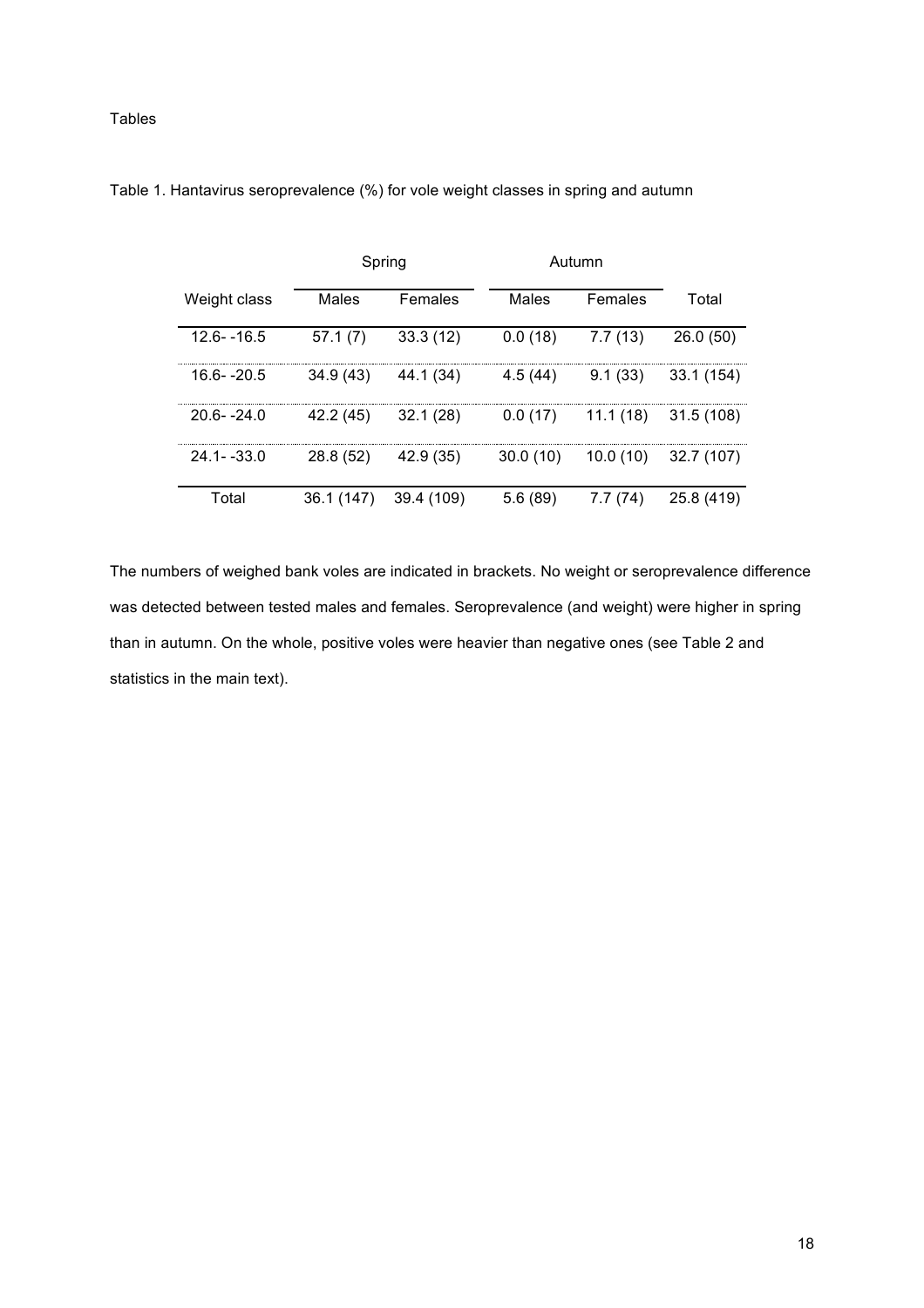

Fig. 1. Plot of seroprevalence data overlaid with fitted curve based on univariate logistic regression model with a linear effect of weight (linear on the logit scale, nonlinear on the prevalence scale). The symbols have size proportional to the number of observations for that particular combination of site and session (larger symbols have more impact on the model fit). One of the observations for site 3 in spring is barely visible (in the lower left corner) because it is based on one vole only.